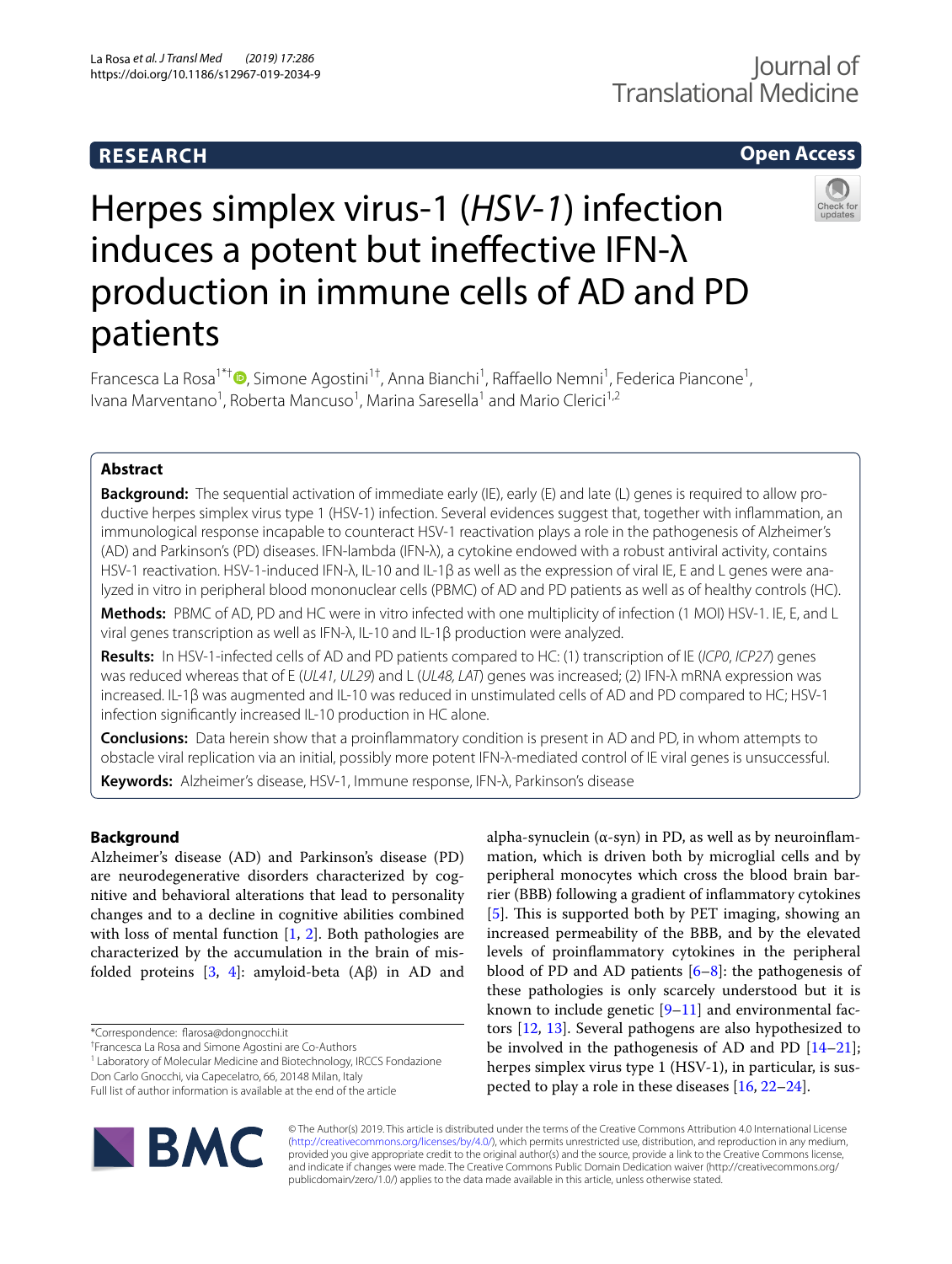HSV-1 is a double-stranded DNA virus that belongs to the *alphaherpesvirinae* subfamily; HSV-1 infection is widespread as more than 70–90% of the world population are believed to be infected by this virus [\[25\]](#page-8-16). After the initial infection of epithelial cells, HSV-1 can spread to central nervous system (CNS) and establish a life-long latent infection in the peripheral nervous system [[26\]](#page-8-17). HSV-1 latent infection is characterized by periodical bursts of reactivation that can be asymptomatic, can cause herpes labialis, or, in rare circumstances, if they take place in the central nervous system, can result in meningitis or encephalitis [\[27,](#page-8-18) [28](#page-8-19)]. HSV-1 reactivations are controlled by the immune response; it is hypothesized that if this equilibrium is lost, excessive HSV-1 replication together with neuroinfammation can become an important factor in the pathogenesis of AD and PD [\[23](#page-8-20), [24,](#page-8-15) [29,](#page-8-21) [30](#page-8-22)].

The production of viral particles observed during viral reactivation depends on the coordinated expression of three classes of viral genes: the immediate early (IE), early  $(E)$ , and late  $(L)$  genes  $[31]$  $[31]$  $[31]$ . IE and E proteins along with DNA replication are required for the efficient transcription of L genes [\[32\]](#page-8-24). Although HSV-1 uses many strategies of immunoevasion [[33\]](#page-8-25), innate and adaptive immune responses are activated to control virus replication and infection: IFN-lambda  $(\lambda)$  in particular plays a key role in containing HSV-1 reactivation [[34](#page-8-26)[–39](#page-8-27)].

To analyze whether HSV-1 replication and innate immune defences difer in AD and PD compared to healthy controls (HC) we used an in vitro model of HSV-1 infection. Results herein indicate that both viral replication and innate immune responses are indeed different when AD and PD cells are compared to those of HC.

## **Methods**

# **Patients and controls**

Ten AD and ten PD HSV-1 seropositive patients that fulflled inclusion criteria for a clinical diagnosis of AD and PD were enrolled from the Rehabilitative Neurology Unit at the Don Carlo Gnocchi Foundation in Milano, Italy. All patients underwent a clinical interview, neurological and neuropsychological examination, laboratory analysis, CT scan or MRI, and other investigations (e.g., EEG, SPET scan, CSF examination, etc.) to exclude reversible causes of dementia. The clinical diagnosis of AD was performed according to the NINCDS-ADRDA work group criteria [[40\]](#page-8-28) and the DMS IV–R [\[41](#page-9-0)]. Neuropsychological evaluation and psychometric assessment were performed with a Neuropsychological Battery that included: Mini-Mental State Examination (MMSE), Digit Span Forward and Backward, Logical Memory and Paired Associated Words Tests, Token Test, supra Span Corsi Block Tapping Test, Verbal Fluency Tasks, Raven Colored Matrices,

the Rey Complex Figure, Clinical Dementia Rating Scale (CDR) [[42,](#page-9-1) [43](#page-9-2)].

Diagnosis of PD was based on the Queen Square Brain Bank Criteria [\[44](#page-9-3)]. Disease stage has been defned for all the PD according to modifed Hoehn and Yahr (HYR) criteria [[45](#page-9-4)]. All but one PD subjects received dopaminergic treatment at the moment of sampling. The study conformed to the ethical principles of the Helsinki Declaration.

Ten sex- and age-matched HSV-1 seropositive healthy controls (HC) as well as six HSV-1 seronegative individuals were also enrolled in the study.

These individuals were selected according to the SENIEUR protocol for immuno-gerontological studies of European Community's Control Action Program on Aging [[46](#page-9-5)] and were without a family history of dementia or evidence of acute or chronic neurologic diseases at the time of enrollment. The cognitive status of HC was assessed by MMSE (score for inclusion as normal control subjects  $\geq$  30). Finally, 6 HSV-1-seronegative individuals (3AD, 3HC) were also enrolled in the study.

Informed consent was obtained from all of the blood donors; the ethics committee of the Don Carlo Gnocchi Foundation in Milano, Italy approved the study.

#### **Analysis HSV‑1 seropositivity**

Sera that had been banked at −80 °C were used for serological analysis; serum HSV1-IgG titers were measured using commercially available enzyme immunoassays (ELISA) (IBL International, Hamburg, Germany) in accordance with the manufactures instructions. The assay sensitivity was 98.7%, whereas the specifcity was 100%. Subjects with antibody index (AI)>1.1 were considered seropositive, in accordance with the manufactures instructions.

#### **Sample preparation**

Whole blood was collected in vacutainer tubes containing ethylenediaminetetraacetic acid (EDTA) (Becton– Dickinson & Co., Rutherford, NJ, USA). Peripheral blood mononuclear cells (PBMC) were separated on lympholyte separation medium (Cedarlane, Hornby, Ontario, CA) and washed twice in PBS at 1000 g for 10 min; viable leukocytes were determined using a TC20 Automated Cell Counter (Biorad Hercules, CA, USA).

# **Virus preparation**

HSV-1 (clinical isolate) was amplifed and titred in Vero cells (African Green monkey kidney cells, ATCC CCL81) grown in Dulbecco's modifed Eagle medium (DMEM) containing 2 mM l-glutamine, 1% penicillin (Euroclone, Pero, Milan, Italy) and 10% fetal bovine serum (FBS), and maintained in an incubator with  $CO<sub>2</sub>$  at 5% and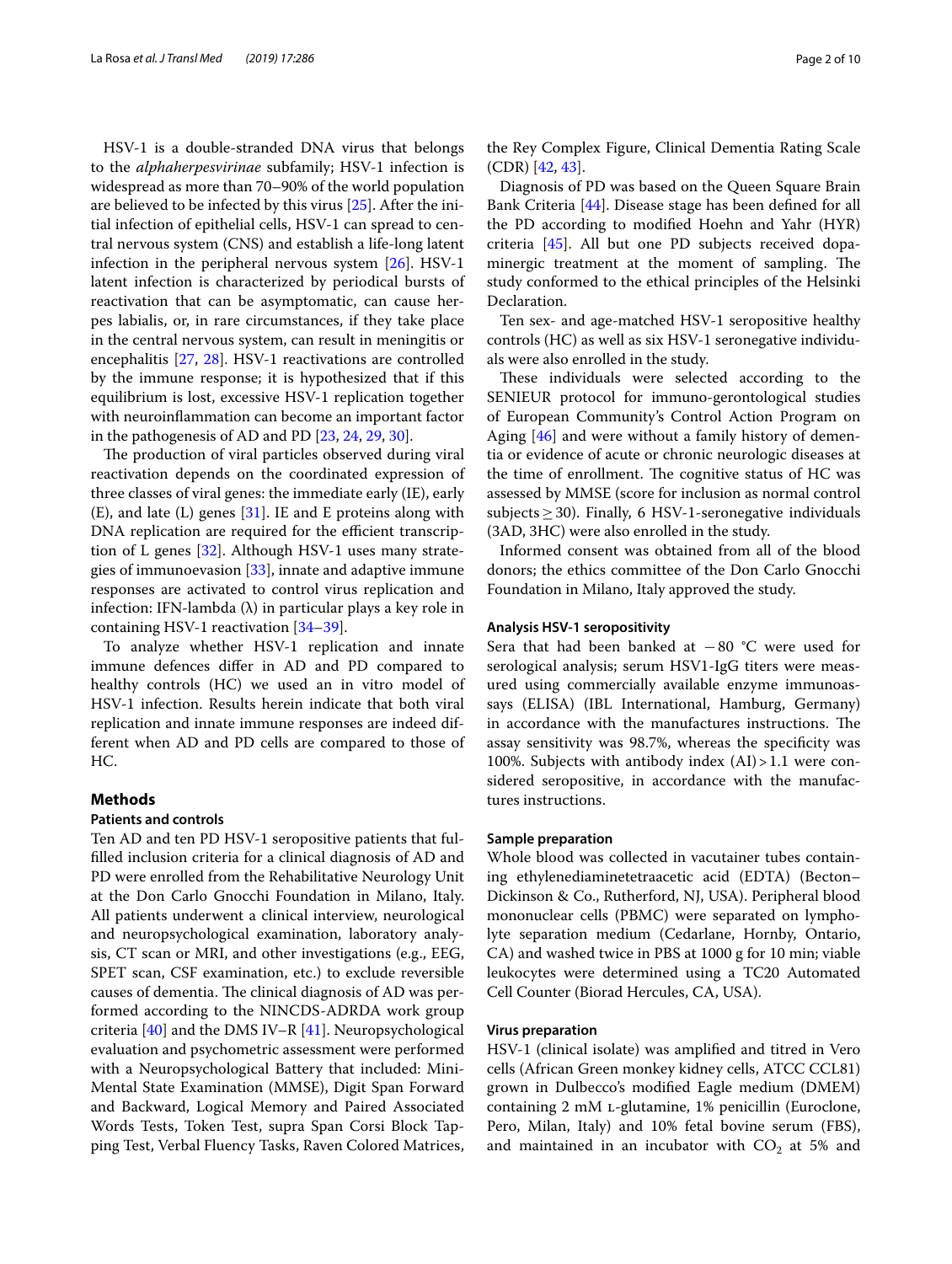37 °C. For virus amplifcation, monolayers of Vero cells were infected with 0.01 multiplicity of infection (MOI)(1 plaque formation units (PFU) per 100 cells) of HSV-1 and incubated at 37 °C with  $CO<sub>2</sub>$  at 5%. Seventy-two hours later infected cells were submitted to freeze–thaw and the viral suspension was aliquoted and stored at −80 °C. Virus titation was performed in duplicate using six wells plates. Virus was submitted to limiting dilution (10<sup>-1</sup> to 10<sup>−</sup><sup>6</sup> ) and 400 µL of each dilution were inoculated on Vero cells and incubated at 37 °C in 5% CO2 for 1 h and 30 min. The inoculum was then removed and 3 mL of DMEM plus 2% low-melting point agarose were added to each well. After 72 h, viral titers were calculated using the plaque-forming unit/ml (PFU/mL) method [[47\]](#page-9-6).

#### **Virus‑infection**

PBMC were cultured overnight in RPMI 1640 supplemented with 10% human serum, 2 mM l-glutamine, and 1% penicillin (medium)(Euroclone). 1.3/106 cells/well plated in 96-wells plates were incubated for 1 h at 37 °C in 5%  $CO<sub>2</sub>$  with serum-free RPMI alone (Medium) or with 1 MOI HSV-1 [\[36,](#page-8-29) [48](#page-9-7)].

# **Cells culture**

After infection, PBMC were washed with phosphatebufered saline (PBS) and were cultured in 6-wells plate with RPMI 1640 supplemented with 2 mM L-glutamine, 1% penicillin and 2% human serum. One, 4, and 6 h (see Additional fle [1](#page-7-0)) post infection (p.i.) cells were collected for RNA extraction; 24 h p.i. supernatants were recovered used for cytokines quantifcation.

#### **HSV‑1 DNA extraction**

HSV-1 DNA was extracted from supernatants of culture cells using the spin-columns technique (Nucleospin Tissue, Macherey–Nagel, Duren, Germany) according to the manufacturer instructions. DNA concentration was measured using a spectrophotometer (OD: 260 nm).

#### *ApoE* **and** *IFN***‑λ genotyping**

Genomic DNA was isolated from whole blood by phenol–chloroform extraction. Customer-design Taqman probes for the 112 and 158 codons were used to determine the genotype of *Apolipoprotein E* gene (*ApoE*) [[49](#page-9-8)].

Single nucleotide polymorphism (SNP) *rs12979860 IFN*- $\lambda$  was typed as previously described [\[50\]](#page-9-9).

# **RNA‑extraction**

Total mRNA was extracted from unstimulated PBMC as well as from PBMC 1, 4 and 6 h after HSV-1 infection using the RNA easy Mini extraction kit (Qiagen, Hilden, Germany) and was eluted in RNAse-Free water. Total RNA concentration was determined by

spectrophotometer (OD: 260 nm). Purity was determined as the 260 nm/280 nm OD ratio with expected values between 1.8 and 2.0. RNA was treated with TURBO DNA free DNAse (Ambion INC, Austin, TX, USA) and retro transcribed with High-capacity cDNA Reverse Transcription Kit (Applied Biosystems, Foster City, CA, USA), as specifed by manufacturers. cDNA samples were stored at  $-20$  °C until use.

# **Analysis of gene expression by reverse transcription‑polymerase chain reaction (RT‑PCR)**

Quantitative RT-PCR was performed using the  $RT_2$  SYBR Green qPCR mastermix (Qiagen, Hilden, Germany); glyceraldehyde 3-phosphate dehydrogenase (GAPDH), IFN-λ expression was analyzed 4 h p.i. Primers (Qiagen, Hilden, Germany) were cDNA specifc; after calculation of  $2^{\Delta\Delta\text{Ct}}$  (where Ct is the cycle threshold) between the target gene and GAPDH housekeeping mRNA, results were expressed as ratios between stimulated and unstimulated (medium) cells (n-Fold). Experiments were individually run on each one of the individuals included in the study.

qPCR using TaqMan universal master mix (Life Technologies, Carlsbad, CA, US) was used to quantify exogenous HSV-1 copies and viral genes. The HSV-1 DNA polymerase gene (UL30) was amplifed to estimate the amount of viral DNA in each supernatant (copies/ ml). Immediate early *RL2/ICP0* and *UL54/ICP27* (RNA extracted 1 h p.i.), early *UL29/ICP8* and *UL41* (RNA extracted 4 h p.i.), and late *UL48/VP16* and *LAT* genes (RNA extracted 6 h p.i.) were amplifed from cDNA. The *YWHAZ* gene (ID: Hs03044281\_g1, Life Technologies) was used as reference. qPCR amplifcations were performed by Biorad CFX Real-Time PCR instrument (Biorad, Hercules, California, USA); all experiments were performed in triplicate. For primers and probe sequences, see Table [1;](#page-3-0) the primers used for HSV-1 genes were selected on the base of previous published works [[51–](#page-9-10)[55\]](#page-9-11), but a cross-reactivity with other endogenous viruses, most specifcally with the closely related HSV-2, cannot be excluded.

# **ELISA**

IL-1β, IFN-lambda (λ) (IL-29) and IL-10 concentration in the supernatants of PBMC that were or were not HSV-1 infected analyzed by ELISA immunoassays according to the manufacturer's instructions (ThermoFisher, Waltham, MA, USA). A plate reader (Sunrise, Tecan, Mannedorf, Switzerland) was used and optical densities (OD) were determined at 450/620 nm. IFN-lambda (λ) serum concentration was measured using the same immunoassay.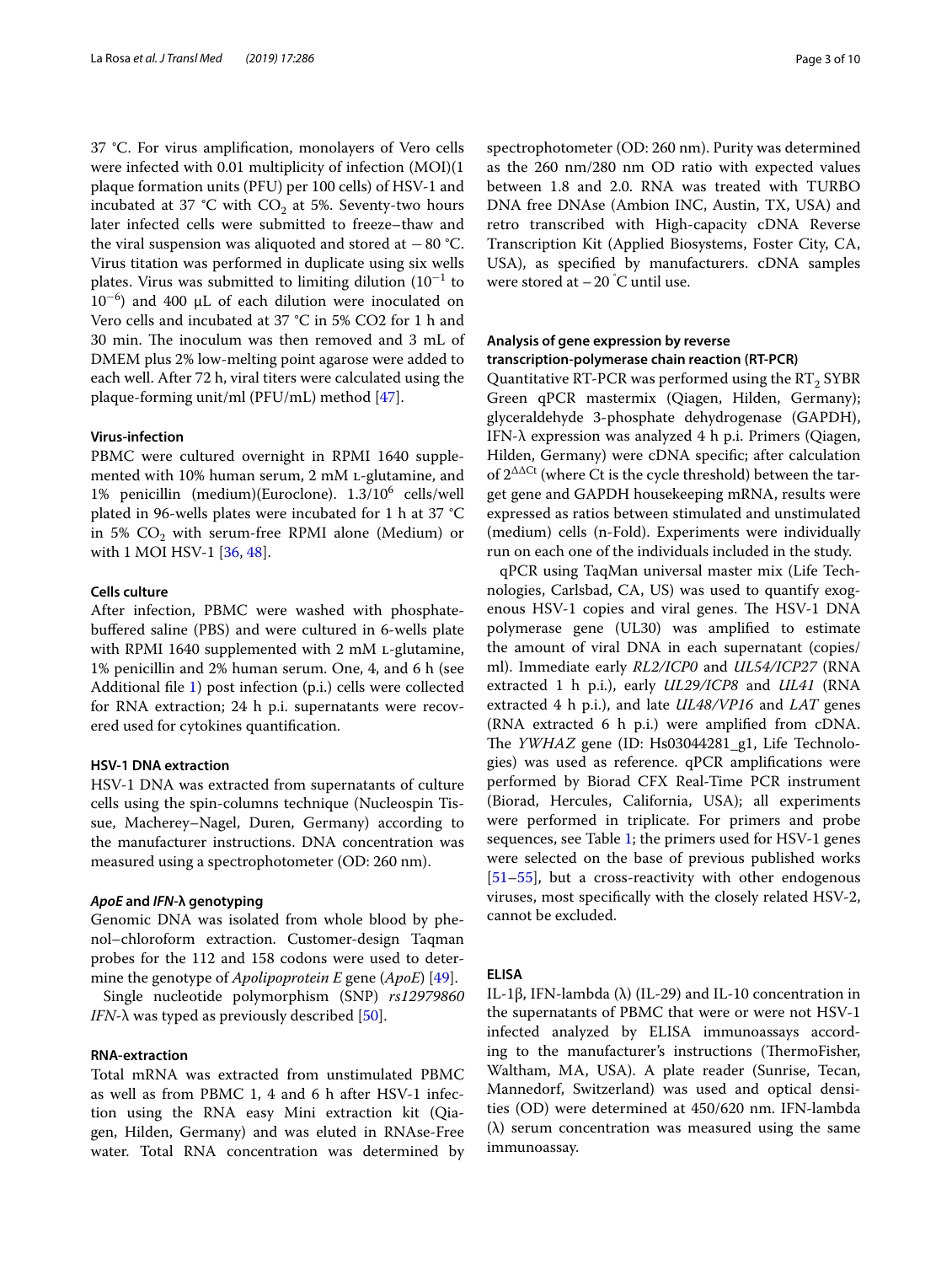| Gene name   | <b>Protein name</b> | Primer/probe | Sequence                                 | References |
|-------------|---------------------|--------------|------------------------------------------|------------|
| RL2         | ICP <sub>0</sub>    | Primer F     | 5'-AACTCGTGGGTGCTGATTGAC-3'              | [51]       |
|             |                     | Primer R     | 5'-CAGGTCTCGGTCGCAGGGAAAC-3'             |            |
|             |                     | Probe        | 5'FAM-AGCCCGCCCCGGATGTCTGGG-TAMRA 3'     |            |
| 11129       | ICP8                | Primer F     | 5'-CACCAGGTTGCGCATCAG-3'                 | $[53]$     |
|             |                     | PRIMFR R     | 5'-CTGCATACGGTGGTGAACAAC-3'              |            |
|             |                     | Probe        | 5'FAM-ACCTCGCGGTCCACG-TAMRA-3'           |            |
| <b>UL54</b> | ICP <sub>27</sub>   | Primer F     | 5'-CGCCAAGAAAATTTCATCGAG-3'              | $[49]$     |
|             |                     | Primer R     | 5'-ACATCTTGCACCACGCCAG-3'                |            |
|             |                     | Probe        | 5'FAM-CTGGCCTCCGCCGACGAGAC-TAMRA 3'      |            |
| UL 30       | HSV pol             | Primer F     | 5'-CATCAGCGACCCGGAGAGGGGAC-3'            | [50]       |
|             |                     | Primer R     | 5'-GGGCCAGGCGCTTGTTGGTGTA-3'             |            |
|             |                     | Probe        | 5'FAM-CCGCCGAACTGAGCAGACACCCGCGC-TAMRA3' |            |
| <b>UL48</b> | <b>VP16</b>         | Primer F     | 5'-CCGGGTCCGGGATTTACC-3'                 | [52]       |
|             |                     | Primer R     | 5'-CTCGAAGTCGGCCATATCCA-3'               |            |
|             |                     | Probe        | 5'FAM-CCCCACGACTCCGCC-TAMRA 3'           |            |
| <b>UL41</b> | <b>UL41</b>         | Primer F     | 5'-GGACATCCGCGACGAAAAC-3'                | [52]       |
|             |                     | Primer R     | 5'-AGAAACCTGTCGGCGATATCAG-3'             |            |
|             |                     | Probe        | 5'FAM-CTGGCGCGATCTATC-TAMRA 3'           |            |
| IAT         | LAT                 | Primer F     | 5'-GCATAGAGAGCCAGGCACAAAA-3'             | [52]       |
|             |                     | Primer R     | 5'-ACGTACTCCAAGAAGGCATGTG-3'             |            |
|             |                     | Probe        | 5'FAM-TCCCACCCCGCCTGTG-TAMRA 3'          |            |

<span id="page-3-0"></span>**Table 1 Primers and probes used for quantifcation of HSV-1 viral genes**

# **Statistical analysis**

Quantitative data distribution was analyzed by Shapiro– Wilk test. Normally distributed data were summarized as mean and standard deviation (SD), and comparison among groups were analyzed by ANOVA test and Student t test. Not-normally distributed data were summarized as median and interquartile range (IQR: 25th and 75th percentile), and comparisons were analyzed by Kruskal–Wallis test and Mann–Whitney U test, as appropriate. Data analysis was performed using the MedCalc statistical package (MedCalc Software bvba, Mariakerke Belgium). p-values<0.05 were considered statistically signifcant.

# **Results**

#### **Demographic and clinical characterization**

The demographic and clinical characterization of the individuals enrolled in the study is shown in Table [2](#page-3-1). Gender and age were comparable in the three groups examined. ApoE e4 was 2.5-fold elevated in AD and 2.0 fold in PD compared to HC although without reaching

<span id="page-3-1"></span>

|  |  | Table 2 Demographic, clinical and genetic characteristics of the individuals enrolled in the study |
|--|--|----------------------------------------------------------------------------------------------------|
|--|--|----------------------------------------------------------------------------------------------------|

|                       | Alzheimer's disease patients (AD) | Parkinson disease<br>patients (PD) | <b>Healthy controls</b><br>(HC) |
|-----------------------|-----------------------------------|------------------------------------|---------------------------------|
| N                     | 10                                | 10                                 | 10                              |
| Gender (M:F)          | 5:5                               | 7:3                                | 4:6                             |
| Age (years)           | $78.50 \pm 5.44$                  | $80.22 \pm 5.21$                   | $78.90 \pm 5.95$                |
| <b>MMSE</b>           | $19.07 \pm 2.51$                  |                                    | 30                              |
| Y&H                   | -                                 | $2.72 \pm 0.94$                    |                                 |
| ApoE ε-4 carriers (%) | 50                                | 40                                 | 20                              |
|                       |                                   |                                    |                                 |

Data are expressed as mean $\pm$ standard deviation

MMSE: Mini-Mental State Examination

Y&H: Hoehn and Yahr Scale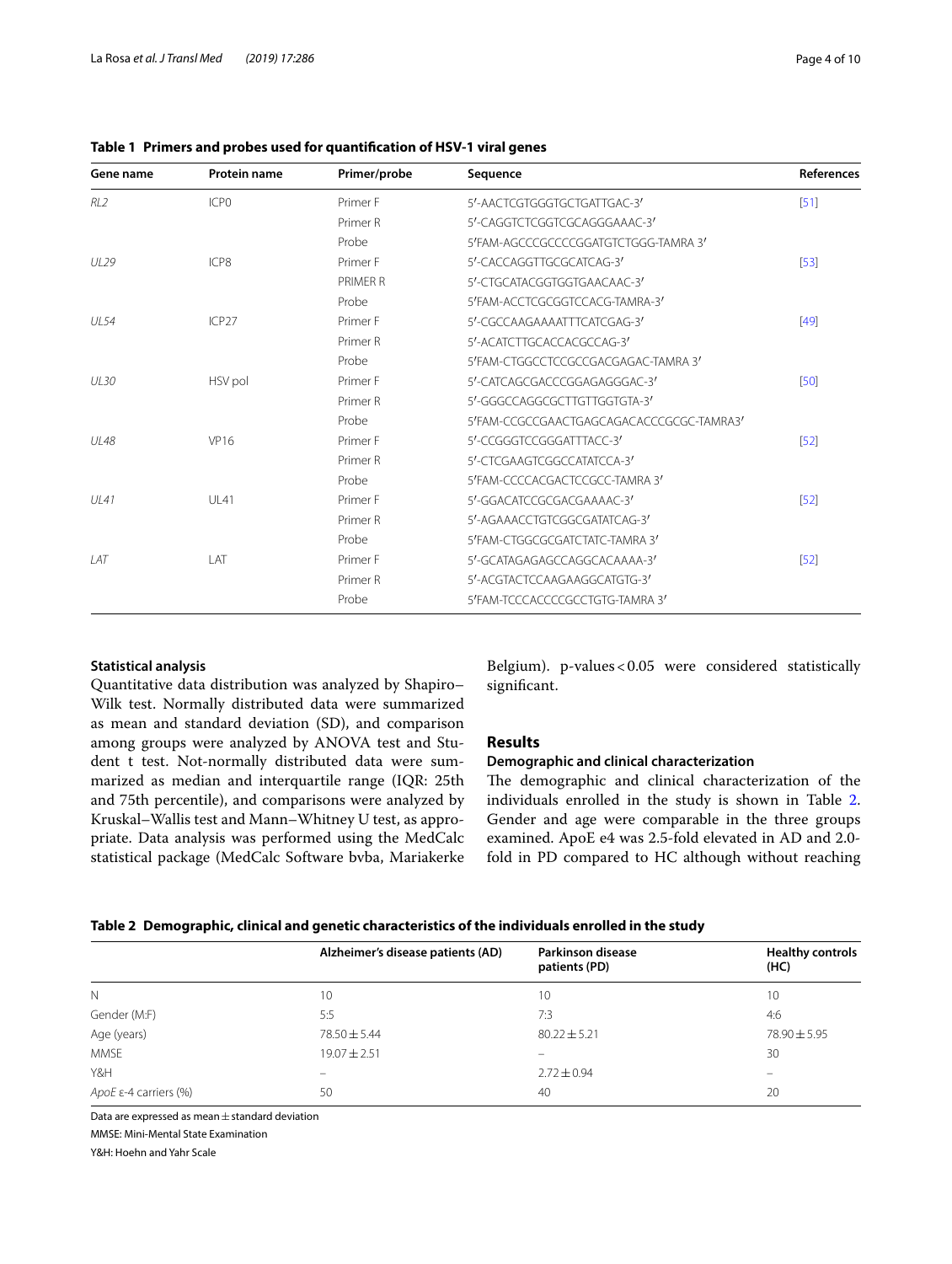statistical diferences probably due to the small number of subjects of the our cohort.

# **HSV‑1 viral load and gene expression**

HSV-1 viral load in supernatants 24 h post-infection was comparable among the three groups, with the highest values being observed in PD patients (AD:  $4.83 \times 10^6 \pm 1.98 \times 10^6$ <br>ml; PD:  $5.31 \times 10^6 \pm 1.57 \times 10^6$  copies copies/  $5.31 \times 10^6 \pm 1.57 \times 10^6$  copies/ml; HC:  $5.16 \times 10^6 \pm 1.94 \times 10^6$  copies/ml). No significant differences were observed in the HSV-1 seronegative group (see Additional fle [2\)](#page-7-1).

The expression of immediate early, early and late HSV-1 genes was analyzed next. Results showed that expression of immediate early genes ICP0 and UL54 was decreased in AD and PD compared to HC; these diferences reached statistical signifcance in the case of AD cells (RL2:  $p=0.02$  vs. HC. UL54:  $p=0.04$  vs. HC) (Fig. [1\)](#page-4-0).

The pattern of expression of early and late genes was totally different. Thus, all the four analyzed early and late viral genes were over-expressed upon HSV-1 infection of cells of AD and PD patients compared to HC. In particular, in PD, the expression of the UL41 ( $p=0.02$ ) and

UL29 ( $p=0.003$ ) early genes as well as that of the UL48  $(p=0.04)$  late gene was significantly increased compared to HC. In AD, expression of the UL48 late gene was significantly increased in comparison with HC ( $p=0.04$ ). Interestingly, expression of all early and late genes was higher in PD compared to AD patients, reaching statistical significance for the UL29 early gene  $(p=0.04)$  (Fig. [1](#page-4-0)). Unormalized qPCR data were summarized in additional file (see Additional file [3](#page-7-2)). A similar pattern of gene expression observed in HSV-1—uninfected individuals.

#### **IFN‑λ mRNA expression and serum concentration**

IFN- $\lambda$  (IL-29) is a cytokine that is part of the innate immune response and is endowed with a potent antiviral activity. IFN-λ (IL-29) mRNA was measured in PBMC that were infected or not with HSV-1,as well as serum concentration was detected in all subjects enrolled. Results showed that IFN-λ mRNA expression was signifcantly increased in PD and AD patients compared to HC ( $p = 0.001$  and  $p = 0.003$ , respectively), and in AD compared to PD ( $p=0.005$ ) (Fig. [2](#page-5-0)). Similar results were obtained when serum concentration of IFN-λ (IL-29) was measured. Thus, IFN- $\lambda$  (IL-29) serum concentration was signifcantly increased in AD and PD patients compared

<span id="page-4-0"></span>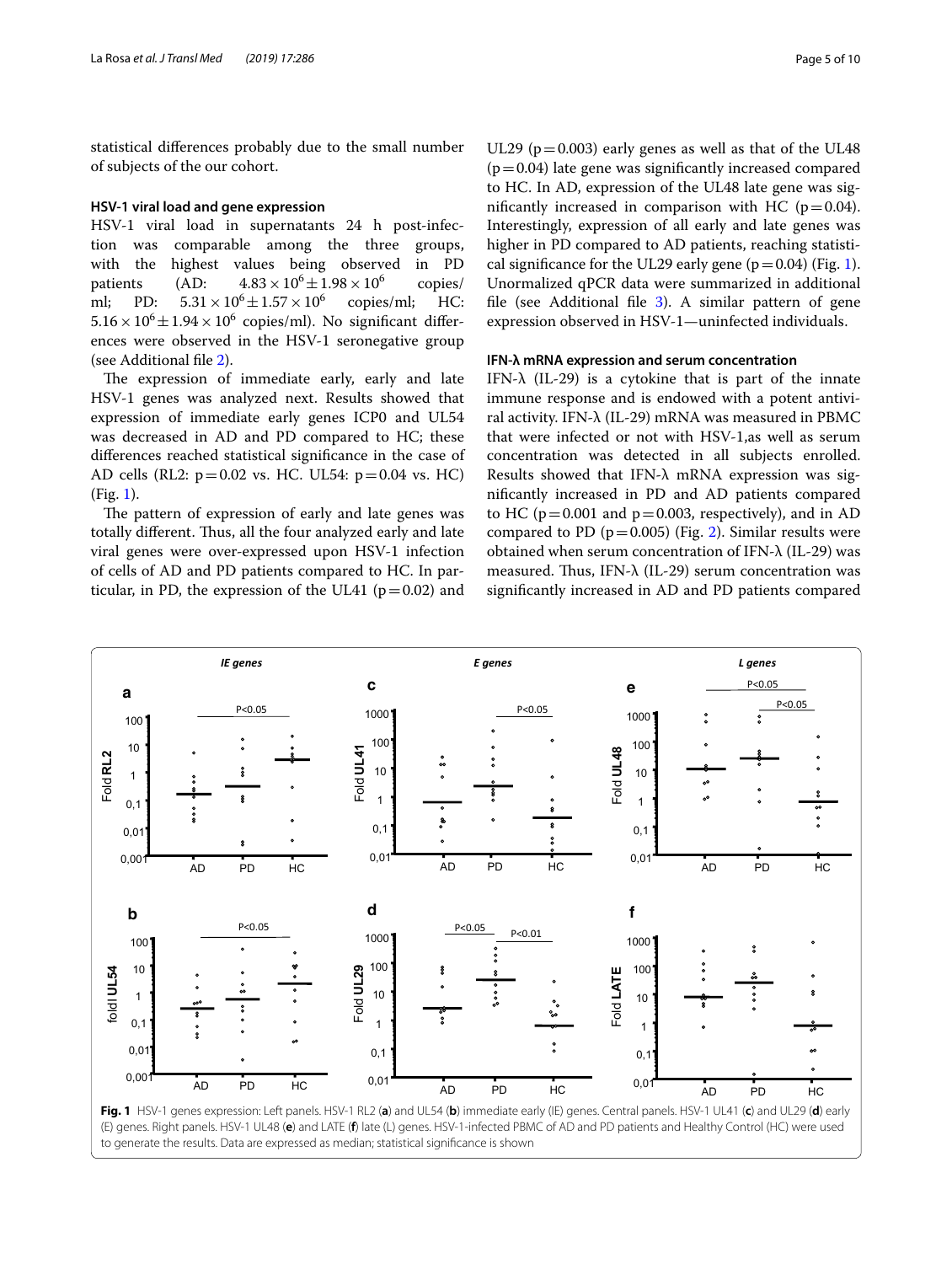

<span id="page-5-0"></span>to HC ( $p < 0.01$  in both cases) (Fig. [2](#page-5-0)). When IFN- $\lambda$  production was measured in supernatant by unstimulated and by HSV-1 stimulated PBMC, this cytokine could not be detected in any sample, possibly because of the low sensitivity of the method used (data not shown). A similar pattern of IFN-λ mRNA expression and serum concentration was observed in HSV-1–uninfected individuals. These results indicate that a much more prompt and potent IFN-λ (IL-29)-mediated antiviral innate immune response is elicited in AD and PD compared to what is observed in HC.

#### **IL‑1β and IL‑10 production**

Cytokines production was evaluated by immunoassay (ELISA) in supernatants of PBMC that were either cultured in medium alone or infected with HSV-1. Results showed that IL-1β production was already increased in unstimulated cells of AD and PD patients compared to HC, even if these diferences were not statistically signifcant.

HSV-1 stimulation induced IL-1β production by cells of HC but did not modify the production of this cytokine by cells of AD and PD. IL-10 production, on the other hand, was slightly increased in HC compared to AD and PD in unstimulated conditions and was significantly increased by HSV-1 infection in HC alone (AD and PD vs. HC p < 0.05) (Fig. [3](#page-6-0)).

Finally, possibly because of the small number of individuals examined, no correlation was found between the examined immunological and virological parameters and either ApoE or IFN-λ genotypes in any of the groups enrolled in the study. Again similar pattern of

cytokine production was observed in HSV-1–uninfected individuals.

# **Discussion**

Viral infections, and in particular infection with HSV-1, have long been suspected to play a pathogenic role in AD; more recently a possible role for this virus has also been suggested in the pathogenesis of PD. HSV-1 infection remains latent in the nervous system after primary infection;

the hypothesis is supported by research data implicating brain infections by HSV-1 [\[16,](#page-8-13) [30](#page-8-22)]. Viruses are prevalent in AD brains and can evade the host immune system forming latent or chronic infections, interact with genetic and environmental factors to initiate accumulation and/ or formation of Aβ, hyperphosphorylation of tau proteins, and infammation in the brain [[21\]](#page-8-12).

Periodic reactivations are hypothesized to be associated with AD and PD, as suggested by a number of results. Thus, in AD: (1) HSV-1 encephalitis involves the hippocampus as well as the temporal and frontal lobes, these are the same brain area that are afected in AD; (2) HSV-1 genome is found in the hippocampus and in the temporal and frontal lobes brains of sporadic AD patients; (3) the combination of *ApoE 4* allele, a genetic risk factor for AD, and HSV-1 infection, greatly augments the risk of developing AD; (4) HSV-1 DNA colocalizes with  $\text{A}\beta$ ; (5) the phosphorylation of tau, which is characteristically seen in AD, is enhanced by HSV-1 infection in in vitro and in animal models [\[16](#page-8-13), [19,](#page-8-30) [20,](#page-8-31) [56](#page-9-14), [57](#page-9-15)]; and (6) Aβ and HSV-1 cross-reactive antobodies can be observed in patients [[19,](#page-8-30) [58](#page-9-16), [59](#page-9-17)]. In the case of PD, a possible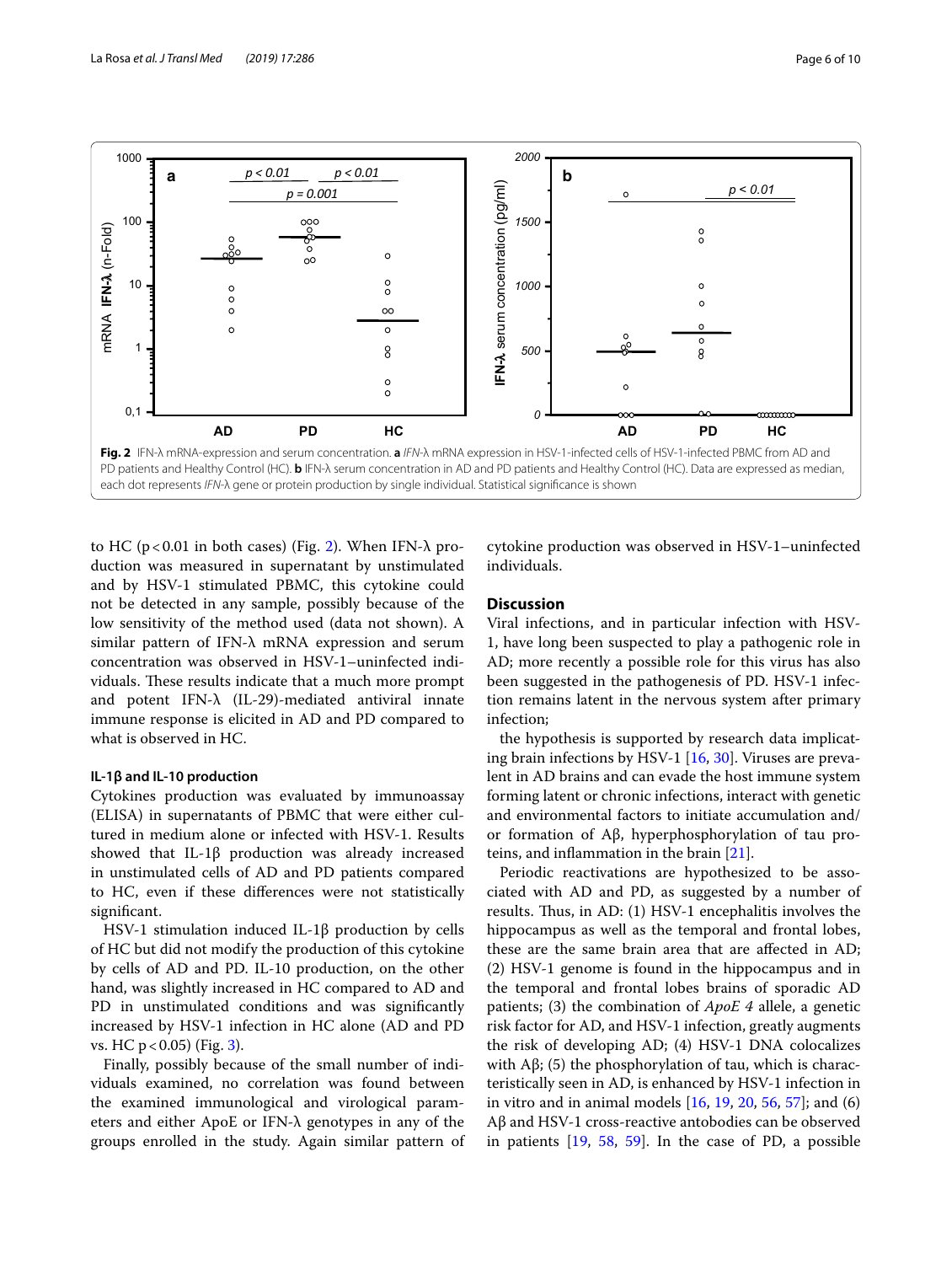

<span id="page-6-0"></span>HSV-1 pathogenetic role is suggested by results indicating that cross reactivity between HSV-1 and  $\alpha$ -synuclein stimulates autoimmune responses targetting neurons of the substantia nigra [\[23](#page-8-20)]. Taken together these results support the hypothesis that periodic HSV-1 reactivation in the CNS could facilitate the onset of AD and PD, possibly as an efect of direct neuronal damage and of the neuroinfammatory milieu which is driven by viral reactivations [\[5](#page-8-4), [19,](#page-8-30) [20](#page-8-31), [37](#page-8-32), [59–](#page-9-17)[61\]](#page-9-18).

Herein we report results obtained in an in vitro system in which peripheral blood immune cells of AD and PD patients as well as of HC were infected with HSV-1. All the individuals enrolled in the study were HSV-1 seropositive, thus, in this in vitro model we evaluated virus-specifc secondary immune responses. Results showed that both HSV-1 gene expression and HSV-1-stimulated immune responses are diferent in patients compared to controls. Thus, the expression of IE (*ICP0* and *ICP27*) genes was reduced in AD and PD, compared to controls. IE genes products activate the transcription of early genes, which are expressed prior to DNA replication, and, subsequently, that of late genes. In contrast to what was observed with IE genes, the expression of both early (*UL41, UL29*) and late (*UL48, LAT*) genes was higher in both groups of patients compared to HC.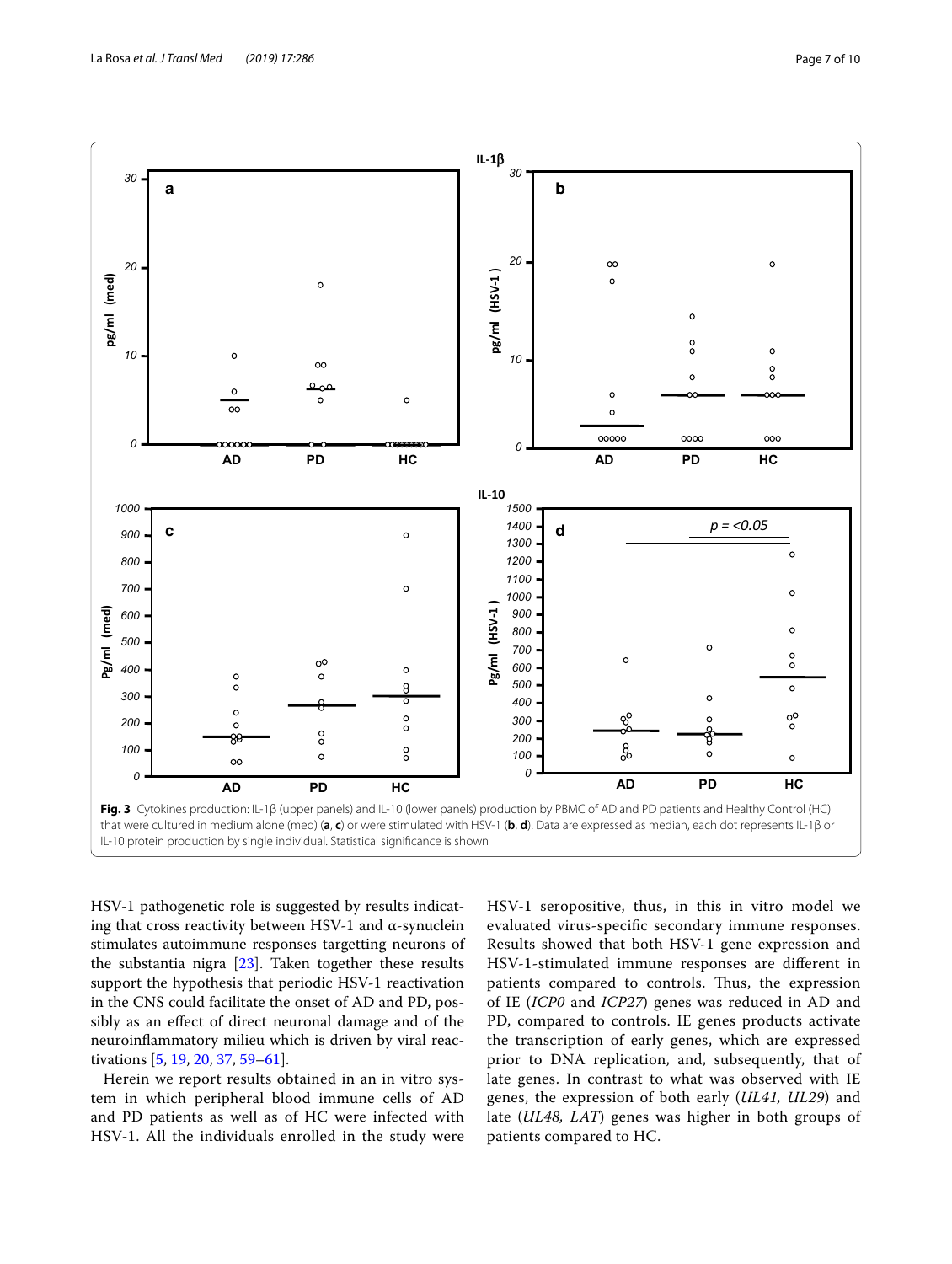Viral replication is initially contained by innate immunity; IFN-λ plays a pivotal role in this process. Recent results showing that IFN- $\lambda$  production is significantly augmented in patients with a diagnosis of Mild Cognitive Impairment who do not convert into AD over a 24 months period reinforce the idea that that innate immunity and IFN-λ in particular, are important players in protection against AD  $[8]$  $[8]$ . The observation herein upon IFN-λ mRNA and serum concentration were signifcantly increased in both groups of patients suggest that the initial reduction of IE genes transcription is an immune-mediated attempt to obstacle HSV-1 replication, an attempt that is clearly inefective, as indicated by the augmented transcription rates of E and L viral genes.

Because HSV-1 reactivations is tightly linked to neuroinfammation we analyzed pro- and anti-infammatory cytokines in our system as well. Results indicated that unstimulated IL-1β production was slightly increased in AD and PD compared to HC whereas that of the antiinfammatory cytokine IL-10 was reduced in patients compared to controls. Notably, IL-10 production upon in vitro HSV-1 infection was signifcantly increased in HC alone. IL-10 reduces antigen-stimulation proliferation and dampens immune responses by down modulating the generation of pro-infammatory cytokines  $[62-64]$  $[62-64]$  $[62-64]$ . That IL-10 production is reduced in chronic neurodegenerative diseases is known  $[63, 65]$  $[63, 65]$  $[63, 65]$ . The results obtained in this in vitro infection system reinforce the observation that infammation characterizes AD and PD, suggesting that the ability of immune cells of these individuals to secrete IL-10 in response to a viral insult is defective or exhausted. A small group of HSV-1 seronegative AD and HC was also included in the study and interestingly after in vitro infection, immunological and virological results obtained in these individuals overlapped those obtained in HSV-seropositive subjects.

Overall, these results confrm previously published data  $[8, 65, 66]$  $[8, 65, 66]$  $[8, 65, 66]$  $[8, 65, 66]$  $[8, 65, 66]$  $[8, 65, 66]$  and support the idea that a constitutive proinfammatory milieu is present in chronic neurodegenerative diseases, including AD and PD.

Notably, ApoE was shown to play a role in the modulation of innate immunity. In humans there are three well-described major isoforms of ApoE: ApoE-ε4, ApoE-ε3 and ApoE-ε2, which are encoded by allelic variants of the *ApoE* gene on chromosome 19. *ApoE*-*ε4* was observed to be more frequent in diseases in which innate immunity plays a role, including AD, and, more recently, viral infection  $[67, 68]$  $[67, 68]$  $[67, 68]$  $[67, 68]$ . The presence of single copy apoε4 was also shown to associate with increased production of IL-1β, IL-6, and IFN-λ by TLR-2 and TLR-4 agonists-stimulated cells [[69](#page-9-26)]. Possibly because of the limited number of individuals analyzed in this study, no association between *ApoE* genotype and immunological data was observed; further investigations in larger cohorts of subjects will be needed to verify possible associations between ApoE isofoms and the virological and immunological parameters examined herein. Moreover, although virus-induced pathology is modulated by *ApoE*-*ε4*, it has been reported that ApoE does not modulate HSV shedding [[70\]](#page-9-27) so that similar viral loads are to be expected independently of ApoE genotype.

Herein, because IL-1β is also endowed with direct antiviral properties it is nevertheless tempting to speculate that a constitutive production of this cytokine by cells of AD and PD patients could be an additional attempt to prevent viral reactivation.

# **Conclusion**

Although further studies will be necessary to confrm these fndings, results herein indicate that, at least in our in vitro system, HSV-1-specifc immune responses differ when healthy controls are compared to AD and PD. In these patients such responses could be geared toward a inefective control of viral replication through innate immunity-mediated mechanisms.

#### **Supplementary information**

**Supplementary information** accompanies this paper at [https://doi.](https://doi.org/10.1186/s12967-019-2034-9) [org/10.1186/s12967-019-2034-9.](https://doi.org/10.1186/s12967-019-2034-9)

<span id="page-7-1"></span><span id="page-7-0"></span>**Additional fle 1.** Experiment performed in THP-1 cell line to determine the best timing of HSV-1 gene expression.

<span id="page-7-2"></span>**Additional fle 2.** Summary statistics table of HSV-1 genes and IFNlambda mRNA expression, and cytokines concentration.

**Additional fle 3.** Raw data of HSV-1 gene expression.

#### **Abbreviations**

Aβ: amyloid-beta; AD: Alzheimer's disease; α-syn: alpha-synuclein; ANOVA: analysis of variance; BBB: blood brain barrier; CNS: central nervous system; CDR: Clinical Dementia Rating Scale; DMEM: Dulbecco's modifed Eagle medium; E: early genes; FBS: fetal bovine serum; HC: healthy control; HSV-1: herpes simplex virus type 1; IFN-λ: IFN-lambda; IE: immediate early; IL-1β: Interleukin-beta; IL-10: interleukin-10; L: late genes; MMSE: MiniMental State Examination; MOI: multiplicity of infection; MRI: magnetic resonance imaging; PBMC: peripheral blood mononuclear cells; PD: Parkinson's disease.

#### **Acknowledgements**

The authors thank all the subjects enrolled in the study; we are particularly grateful to Prof. Nemni and all the staf of the AD and PD Rehabilitative Neurology Unit of Don Carlo Gnocchi Foundation in Milano and the unit of Day Hospital of IRCCS S. Maria Nascente for taking care of our patients.

#### **Authors' contributions**

Conceived and designed experiments: FLR, SA, MS, MC. Recruited patients and collected clinical data: AB, RN; Performed the virological experiments: SA; Performed immonological experiments: FP and IM; Performed analysis: SA, FLR. Wrote the paper: FLR, AS, MC. All authors read and approved the fnal manuscript.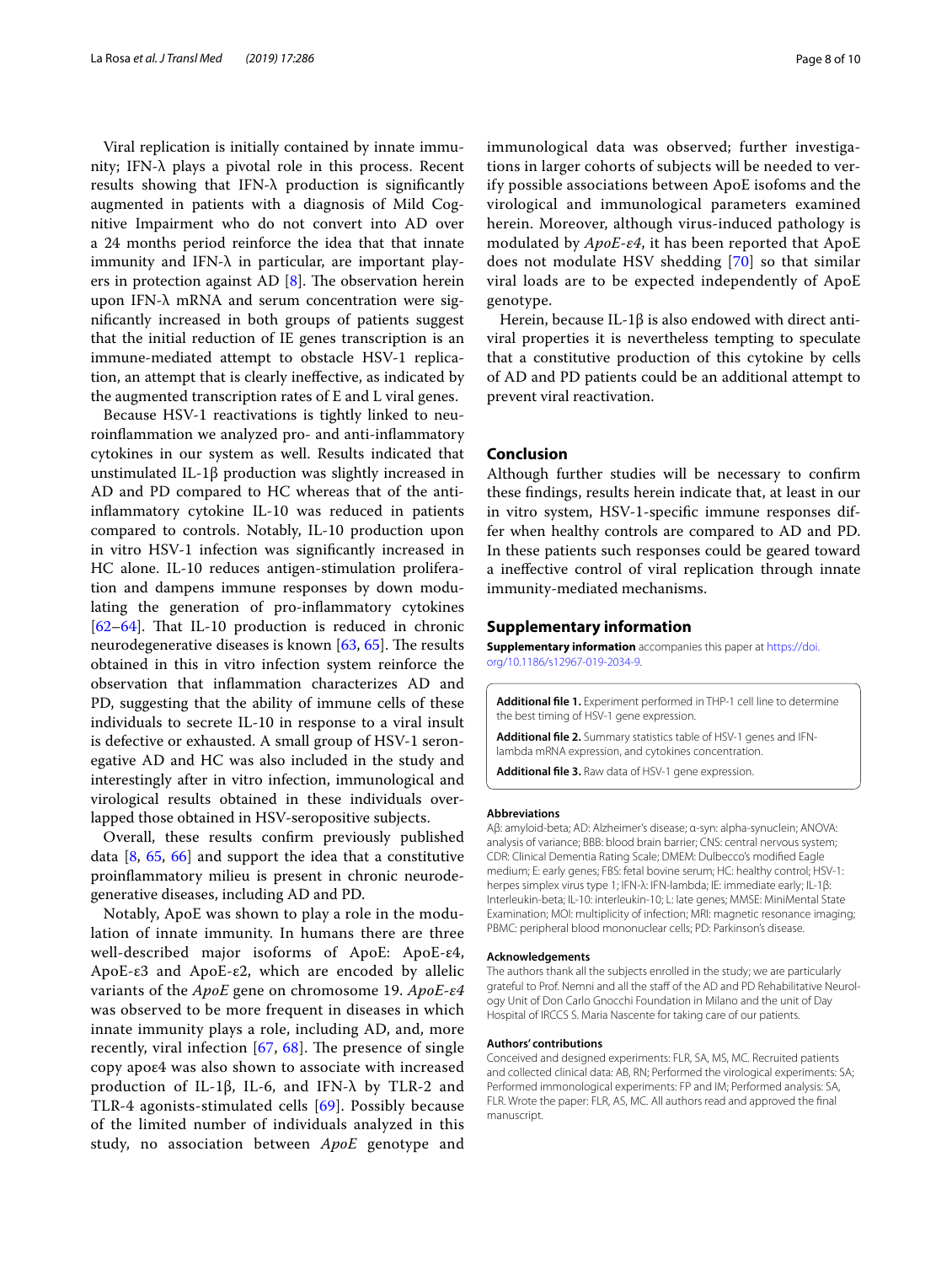#### **Funding**

This work was supported by 2017–2018 Ricerca Corrente (Italian Ministry of Healthy).

#### **Availability of data and materials**

The data that support the fndings of this study are available on request from the corresponding author [FLR]. The dataset supporting the conclusions of this article is included within the article and its additional fle.

# **Ethics approval and consent to participate**

The research protocol was approved by the ethics committees of Don C. Gnocchi Foundation, IRCCS S. Maria Nascente in Milan, Italy.

#### **Consent for publication**

All participant gave informed consent before taking part in this study.

#### **Competing interests**

The authors declare that they have no competing interests.

#### **Author details**

<sup>1</sup> Laboratory of Molecular Medicine and Biotechnology, IRCCS Fondazione Don Carlo Gnocchi, via Capecelatro, 66, 20148 Milan, Italy. <sup>2</sup> Department of Pathophysiology and Transplantation, University of Milan, Milan, Italy.

#### Received: 3 June 2019 Accepted: 18 August 2019 Published online: 27 August 2019

#### **References**

- <span id="page-8-0"></span>1. de Lau LM, Breteler MM. Epidemiology of Parkinson's disease. Lancet Neurol. 2006;5(6):525–35.
- <span id="page-8-1"></span>2. Blennow K, Zetterberg H. Biomarkers for Alzheimer's disease: current status and prospects for the future. J Intern Med. 2018;284(6):643–63.
- <span id="page-8-2"></span>3. Ross CA, Poirier MA. Protein aggregation and neurodegenerative disease. Nat Med. 2004;10(Suppl):S10–7.
- <span id="page-8-3"></span>4. Wang X, Huang T, Bu G, Xu H. Dysregulation of protein trafficking in neurodegeneration. Mol Neurodegener. 2014;9:31.
- <span id="page-8-4"></span>5. Caggiu E, Paulusb K, Gallerib G, Arrub G, Manettib R, Sechib GP, et al. Homologous HSV1 and alpha-synuclein peptides stimulate a T cell response in Parkinson's disease. J Neuroimmunol. 2017;310:26–33.
- <span id="page-8-5"></span>6. Moura KC, Campos JM, de Rosso AL, Nicaretta DH, Pereira JS, Silva DJ, et al. Genetic analysis of PARK2 and PINK1 genes in Brazilian patients with early-onset Parkinson's disease. Dis Markers. 2013;35(3):181–5.
- 7. Saresella M, La Rosa F, Piancone F, Zoppis M, Marventano I, Calabrese E, Rainone V, Nemni R, Mancuso R, Clerici M. The NLRP3 and NLRP1 infammasomes are activated in Alzheimer's disease. Mol Neurodegener. 2016;11:23.
- <span id="page-8-6"></span>8. La Rosa F, Saresella M, Piancone F, Marventano I, Calabrese E, Nemni R, et al. Increased TLR8 and 9 expression correlates with preserved hippocampal volumes and lack of progression to AD in mild cognitive impairment individuals. J Alzheimers Dis. 2016;53:S34.
- <span id="page-8-7"></span>9. Castellano JM, Kim J, Stewart FR, Jiang H, DeMattos RB, Patterson BW, et al. Human apoE isoforms diferentially regulate brain amyloid-beta peptide clearance. Sci Transl Med. 2011;3(89):89ra57.
- 10. Spratt DE, Martinez-Torres RJ, Noh JY, Mercier P, Manczyk N, Barber JR, et al. A molecular explanation for the recessive nature of parkin-linked Parkinson's disease. Nat Commun. 2013;4:1983.
- <span id="page-8-8"></span>11. Barrett MJ, Koeppel AF, Flanigan JL, Turner SD, Worrall BB. Investigation of genetic variants associated with Alzheimer disease in Parkinson disease cognition. J Parkinsons Dis. 2016;6(1):119–24.
- <span id="page-8-9"></span>12. Allen MT, Levy LS. Parkinson's disease and pesticide exposure a new assessment. Crit Rev Toxicol. 2013;43:515–34.
- <span id="page-8-10"></span>13. Alegre-Abarrategui J, Brimblecombe KR, Roberts RF, Velentza-Almpani E, Tilley BS, Bengoa-Vergniory N. Selective vulnerability in α-synucleinopathies. Acta Neuropathologica. 2019. [https://doi.](https://doi.org/10.1007/s00401-019-02010-2) [org/10.1007/s00401-019-02010-2](https://doi.org/10.1007/s00401-019-02010-2).
- <span id="page-8-11"></span>14. Marttila RJ, Arstila P, Nikoskelainen J, Halonen PE, Rinne UK. Viral antibodies in the sera from patients with Parkinson disease. Eur Neurol. 1977;15:25–33.
- 15. Takahashi M, Yamada T. Viral etiology for Parkinson's disease a possible role of infuenza A virus infection. Jpn J Infect Dis. 1999;52:89–98.
- <span id="page-8-13"></span>16. Itzhaki RF. Herpes and Alzheimer's disease: subversion in the central nervous system and how it might be halted. J Alzheimers Dis. 2016;54(4):1273–81.
- 17. Jang H, Boltz DA, Webster RG, Smeyne RJ. Viral parkinsonism. Biochim Biophys Acta. 2009;1792(7):714–21.
- 18. Wozniak MA, Shipley SJ, Combrinck M, Wilcock GK, Itzhaki RF. Productive herpes simplex virus in brain of elderly normal subjects and Alzheimer's disease patients. J Med Virol. 2005;75:300–6.
- <span id="page-8-30"></span>19. Wozniak MA, Itzhaki RF, Shipley SJ, Dobson CB. Herpes simplex virus infection causes cellular beta-amyloid accumulation and secretase upregulation. Neurosci Lett. 2007;429:95–100.
- <span id="page-8-31"></span>20. Wozniak MA, Mee AP, Itzhaki RF. Herpes simplex virus type 1 DNA is located within Alzheimer's disease amyloid plaques. J Pathol. 2009;217:131–8.
- <span id="page-8-12"></span>21. Harris SA, Harris EA. Molecular Mechanisms for Herpes Simplex Virus Type 1 Pathogenesis in Alzheimer's Disease. Front Aging Neurosci. 2018;10:48.
- <span id="page-8-14"></span>22. Lam MM, Mapletoft JP, Miller MS. Abnormal regulation of the antiviral response in neurological/neurodegenerative diseases. Cytokine. 2016;88:251–8.
- <span id="page-8-20"></span>23. Caggiu E, Paulus K, Arru G, Piredda R, Sechi GP, Sechi A. Humoral cross reactivity between α-synuclein and herpes simplex-1 epitope in Parkinson's disease, a triggering role in the disease? J Neuroimmunol. 2016;291:110–4.
- <span id="page-8-15"></span>24. Caggiu E, Arru G, Hosseini S, Niegowska M, Sechi G, Zarbo IR, Sechi LA. Infammation, infectious triggers, and Parkinson's disease. Front Neurol. 2019;10:122.
- <span id="page-8-16"></span>25. Zhang J, Liu H, Wei B. Immune response of T cells during herpes simplex virus type 1 (HSV-1) infection. J Zhejiang Univ Sci B. 2017;18(4):277–88.
- <span id="page-8-17"></span>26. Mitchell BM, Bloom DC, Cohrs RJ, Gilden DH, Kennedy PG. Herpes simplex virus-1 and varicella-zoster virus latency in ganglia. J Neurvirol. 2003;9:194–204.
- <span id="page-8-18"></span>27. Reske A, Pollara G, Krummenacher C, Chain BM, Katz DR. Understanding HSV-1 entry glycoproteins. Rev Med Virol. 2007;17:205–15.
- <span id="page-8-19"></span>28. Heldwein EE, Krummenacher C. Entry of herpesviruses into mammalian cells. Cell Mol Life Sci. 2008;65(11):1653–68.
- <span id="page-8-21"></span>29. Agostini S, Mancuso R, Baglio F, Clerici M. A protective role for herpes simplex virus type-1-specifc humoral immunity in Alzheimer's disease. Expert Rev Anti Infect Ther. 2017;15(2):89–91.
- <span id="page-8-22"></span>30. Itzhaki RF. Herpes simplex virus type 1 and Alzheimer's disease: possible mechanisms and signposts. FASEB. 2017;31:3216–26.
- <span id="page-8-23"></span>31. Roizman B, Zhou G. The 3 facets of regulation of herpes simplex virus gene expression: a critical inquiry. Virology. 2015;479–480:562–7.
- <span id="page-8-24"></span>32. Koelle DM, Corey L. Recent progress in herpes simplex virus immunobiology and vaccine research. Clin Microbiol Rev. 2003;16:96–113.
- <span id="page-8-25"></span>33. Su C, Zhan G, Zheng C. Evasion of host antiviral innate immunity by HSV-1, an update. Virol J. 2016;13:38.
- <span id="page-8-26"></span>34. Donnelly RP, Kotenko SV. Interferon-lambda: a new addition to an old family. J Interferon Cytokine Res. 2010;30:555–64.
- 35. Li J, Ye L, Wang X, Hu S, Ho W. Induction of IFN-lambda contributes to TLR3-mediated HSV-1 inhibition in astrocytes. J Neurosci Res. 2012;90(2):399–406.
- <span id="page-8-29"></span>36. Gosselin J, Flamand L, D'Addario M, Hiscott J, Stefanescu I, Ablashi DV. Modulatory efects of Epstein-Barr, herpes simplex, and human herpes-6 viral infections and co-infections on cytokine synthesis: a comparative study. J Immunol. 1992;149:181–7.
- <span id="page-8-32"></span>37. Gosselin J, Flamand L, D'Addario M, Hiscott J, Menezes J. Infection of peripheral blood mononuclear cells by herpes simplex and Epstein-Barr viruses: diferential induction of interleukin 6 and tumor necrosis factor-a. J Clin Invest. 1992;89:1849–56.
- 38. Ahmad A, Sharif-Askari E, Fawaz L, Menezes J. Innate immune response of the human host to exposure with herpes simplex virus type 1: in vitro control of the virus infection by enhanced natural killer activity via interleukin-15 induction. J Virol. 2000;74:7196–203.
- <span id="page-8-27"></span>39. Akpek G, Joseph R, Gunay C, Kessler II, Shvartsbeyn M, Bhatnagar B, et al. Frequent detection of herpes simplex virus antigen in skin and peripheral blood CD34+mononuclear cells from patients with graft-versus-host disease. Biol Blood Marrow Transplant. 2013;19:529–37.
- <span id="page-8-28"></span>40. McKhann G, Drachman D, Folstein M, Katzman R, Price D, Stadlan EM. Clinical diagnosis of Alzheimer's Disease: report of the NINCDS-ADRDA